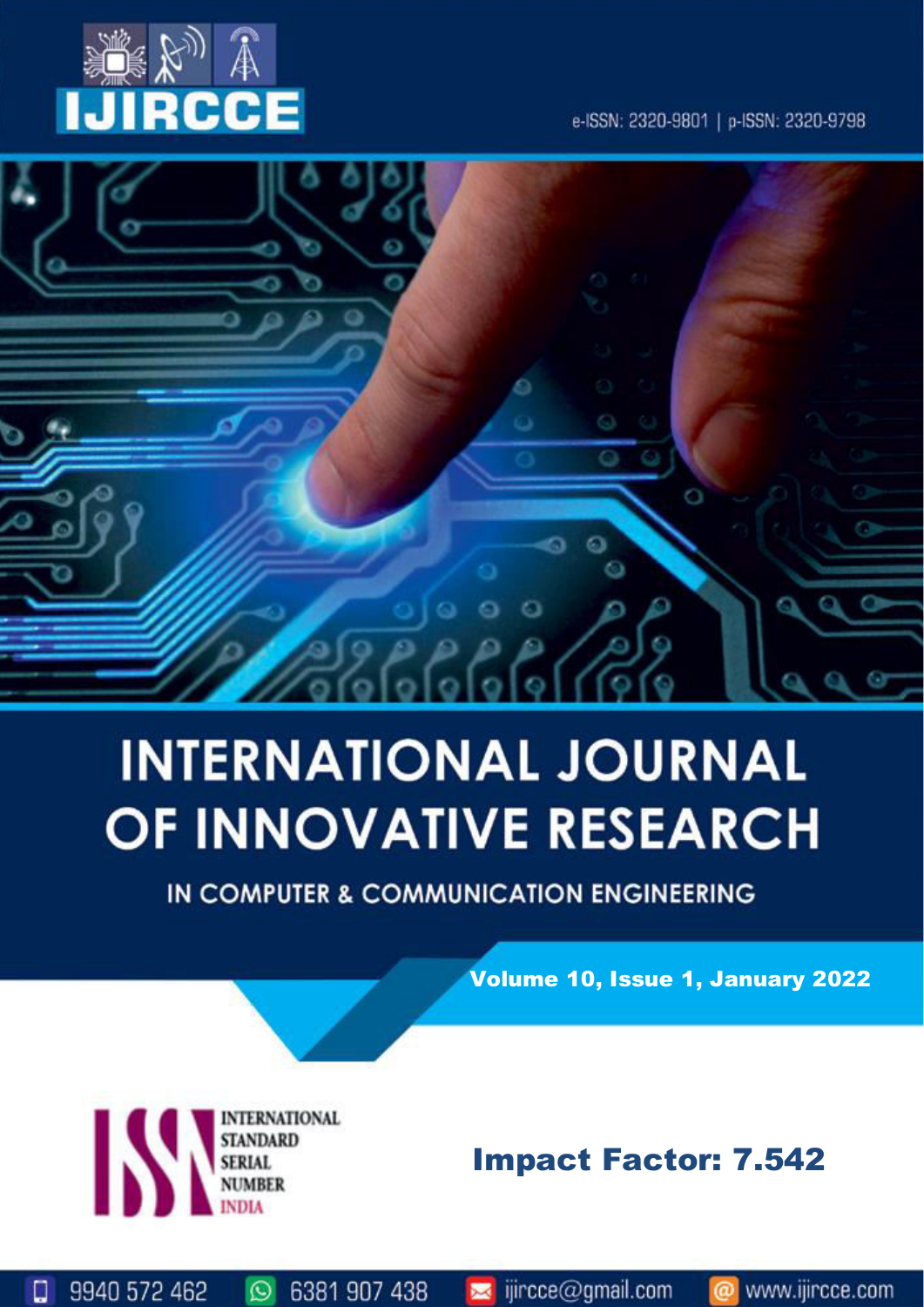

 **| e-ISSN: 2320-9801, p-ISSN: 2320-9798| [www.ijircce.com](http://www.ijircce.com/) | |Impact Factor: 7.542**

 **|| Volume 10, Issue 1, January 2022 ||**

 **| DOI: 10.15680/IJIRCCE.2022.1001006 |** 

# **Challenges, Research Issues and Tools involved in Big data and Hadoop**

**Ravi Kanth Motupalli** 

Assistant Professor, Department of Computer Science Engineering, VNRVJIET, Hyderabad, Telangana, India

**ABSTRACT:** Every second a huge repository of data is generated from modern information systems and digital technologies such as Internet of Things and cloud computing. Analysisof this massive data requires a lot of efforts at multiple levels to extract knowledge for decision making. Big data analysis is a current area of research and development. The basic objective of this paper is to explore the potential impact of big data challenges, open research issues, and various tools associated with it. As a result, this article provides a platform to explore big data at numerous stages. Additionally, it opens a new horizon for researchers to develop the solution, based on the challenges and open research issues.

**KEYWORDS:** Big data analytics; Hadoop; Massive data; Structured data; Unstructured Data

# **I. INTRODUCTION**

In digital world, data are generated from various sources and the fast transition from digital technologies has led to growth of big data. It provides evolutionary breakthroughs in many fields with collection of large datasets. In general, it refers to the collection of large and complex datasets which are difficult to process using traditional database management tools or data processing applications. These are available in structured, semi-structured, and unstructured format in petabytes and beyond. Formally, it is defined from 3Vs to 4Vs. 3Vs refers to volume, velocity, and variety. Volume refers to the huge amount of data that are being generated everyday whereas velocity is the rate of growth and how fast the dataare gathered for being analysis. Variety provides information about the types of data such as structured, unstructured, semi- structured etc. The fourth V refers to veracity that includes availability and accountability. The prime objective of big data analysis is to process data of high volume, velocity, variety, and veracity using various traditional and computational intelligent techniques [1]. Some of these extraction methods for obtaining helpful information was discussed by Gandomi and Haider [2]. The following Figure 1 refers to the definition of big data. However exact definition for big data is not defined and there is a believe that it is problem specific. This will help us in obtaining enhanced decision making, insight discovery and optimization while being innovative andcosteffective.

It is expected that the growth of big data is estimated to reach 25 billion by 2015 [3]. From the perspective of the information and communication technology, big data is a ro- bust impetus to the next generation of information technologyindustries [4], which are broadly built on the third platform, mainly referring to big data, cloud computing, internet of things, and social business. Generally, Data warehouses have been used to manage the large dataset. In this case extracting the precise knowledge from the available big data is a foremost issue. Most of the presented approaches in data mining are not usually able to handle the large datasets successfully. The key problem in the analysis of big data is the lack of coordination between database systems as well as with analys is tools such as data mining and statistical analysis. A fundamental problem is how to quantitatively describe the essential characteristics of big data. There is a need for epistemological implications in describing data revolution [5]. Additionally, the study on complexity theory of big data will help understand essential characteristics and formation of complex patterns in big data, simplify its representation, gets better knowledge abstraction, and guide the design of computing models and algorithms on big data [4]. Much research was carried out by various researchers on bigdata and its trends[6],[7],[8].

However, it is to be noted that all data available in the form of big data are not useful for analysis or decisionmaking process. Industry and academia are interested in disseminating the findings of big data. This paper focuses on challenges in big data and its available techniques. Additionally, we state open research issues in big data. So, to elaborate this, the paper is divided into following sections. Sections 2 deals with challenges that arise during fine tuning of big data. Section 3 furnishes the open research issues that will help us to process big data and extract useful knowledge from it. Section 4 provides an insight to big data tools and techniques. Conclusion remarks are provided in section 5 to summarize outcomes.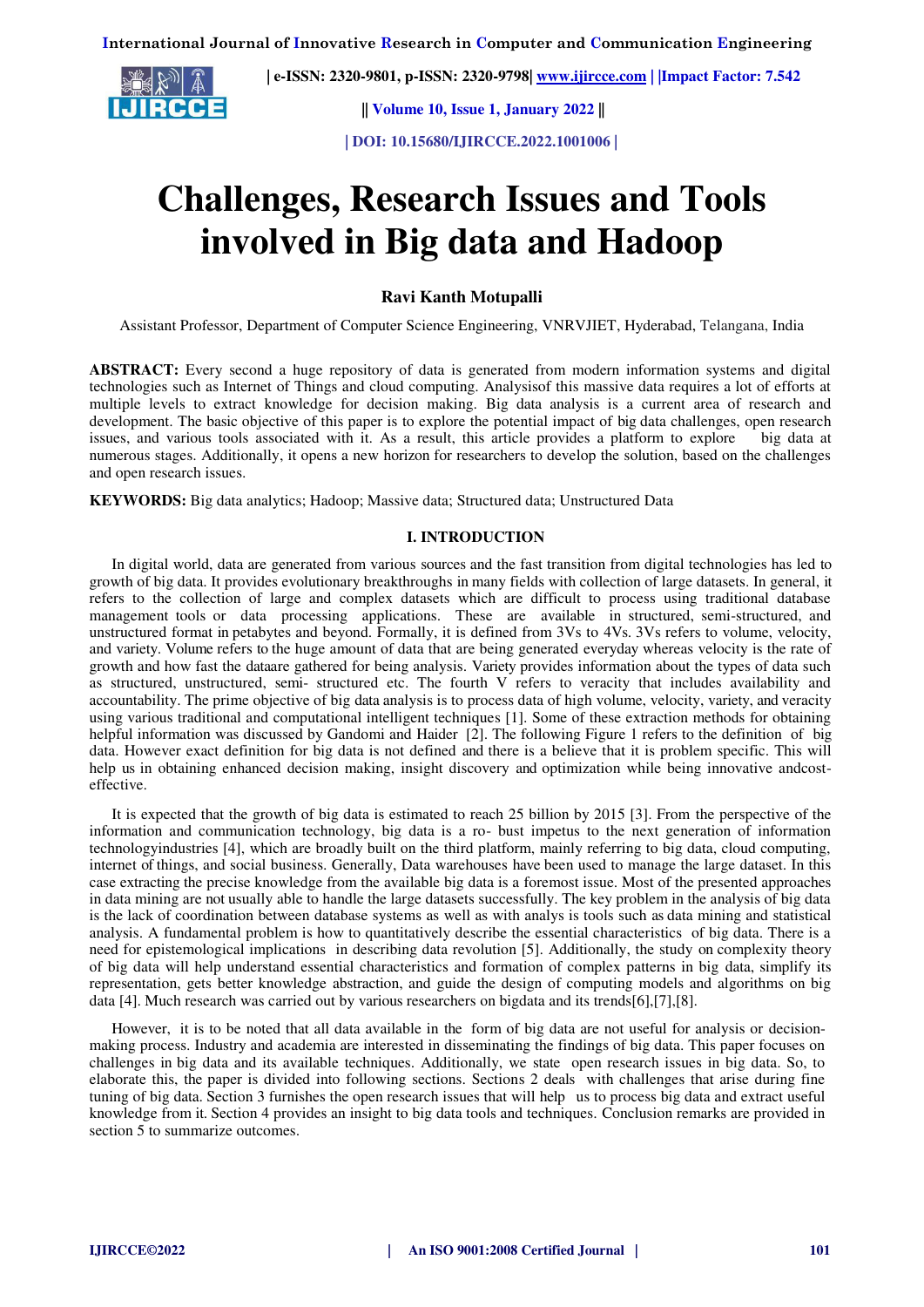RCCE

 **| e-ISSN: 2320-9801, p-ISSN: 2320-9798| [www.ijircce.com](http://www.ijircce.com/) | |Impact Factor: 7.542**

 **|| Volume 10, Issue 1, January 2022 ||**

 **| DOI: 10.15680/IJIRCCE.2022.1001006 |** 

# **II. CHALLENGES IN BIG DATA ANALYTICS**

Recent years big data has been accumulated in several domains like health care, public administration, retail, biochemistry, and other interdisciplinary scientific research. Web-based applications encounter big data frequently, such as social computing, internet text and documents, and inter- net search indexing. Social computing includes social network analysis, online communities, recommender systems, reputation systems, and prediction markets whereas internet search indexing includes ISI, IEEE Xplorer, Scopus, Thomson Reuters etc. Considering these advantages of big data, it provides a new opportunity in the knowledge processing tasks for the upcoming researchers. However, opportunities always follow some challenges.



Fig. 1: Big Data Characteristics

To handle the challenges, we need to know various computational complexities, information security, and computational method, to analyze big data. For example, many statistical methods that perform well for small data size do not scale to voluminous data. Similarly, many computational techniques that perform well for small data face significant challenges in analyzing big data. Various challenges that the health sector face was being researched by many researchers [9], [10]. Here the challenges of big data analytics are classified into four broad categories namely data storage and analysis; knowledge discovery and computational complexities; scalability and visualization of data; and information security. We discuss these issues briefly in the following subsections.

#### *A. Data Storage and Analysis*

In recent years the size of data has grown exponentially by various means such as mobile devices, aerial sensory technologies, remote sensing, radio frequency identification readers etc. These data are stored on spending much cost whereas they ignored or deleted finally because there is no enough space to store them. Therefore, the first challenge for big data analysis is storage mediums and higher input/output speed. In such cases, the data accessibility must be on the top priority for the knowledge discovery and representation. The prime reason is being that it must be accessed easily and promptly for further analysis. In past decades, analyst use hard disk drives to store data but, its slower random input/output performance than sequential input/output. To overcome this limitation, the concept of solid-state drive (SSD) and phrase change memory (PCM) was introduced. However, the available storage technologies cannot possess the required performance for processing bigdata.

Another challenge with Big Data analysis is attributed to diversity of data. with the ever growing of datasets, data mining tasks has significantly increased. Additionally, data reduction, data selection, feature selection is an essential task especiallywhendealingwithlargedatasets.Thispresentsanunprecedented challenge for researchers. It is because, existing algorithms may not always respond in an adequate time when dealing with these high dimensional data. Automation of this process and developing new machine learning algorithms to ensure consistency is a major challenge in recent years. In addition to all these Clustering of large datasets that help in analyzing the big data is of prime concern [11]. Recent technologies such as Hadoop and Map Reduce make it possible to collect large amount of semi structured and unstructured data in a reasonable amount of time. The key engineering challenge is how to effectively analyze these data for obtaining better knowledge. A standard process to this end is to transform the semi structured or unstructured data into structured data, and then apply data mining algorithms to extract knowledge. A framework to analyze data was discussed by Das and Kumar [12]. Similarly detail explanation of data analysis for public tweets was also discussed by Dasetal in their paper[13].

The major challenge in this case is to pay more attention for designing storage systems and to elevate efficient data analysis tool that provide guarantees on the output when the data comes from different sources. Furthermore, design of machine learning algorithms to analyze data is essential for improving efficiency and scalability.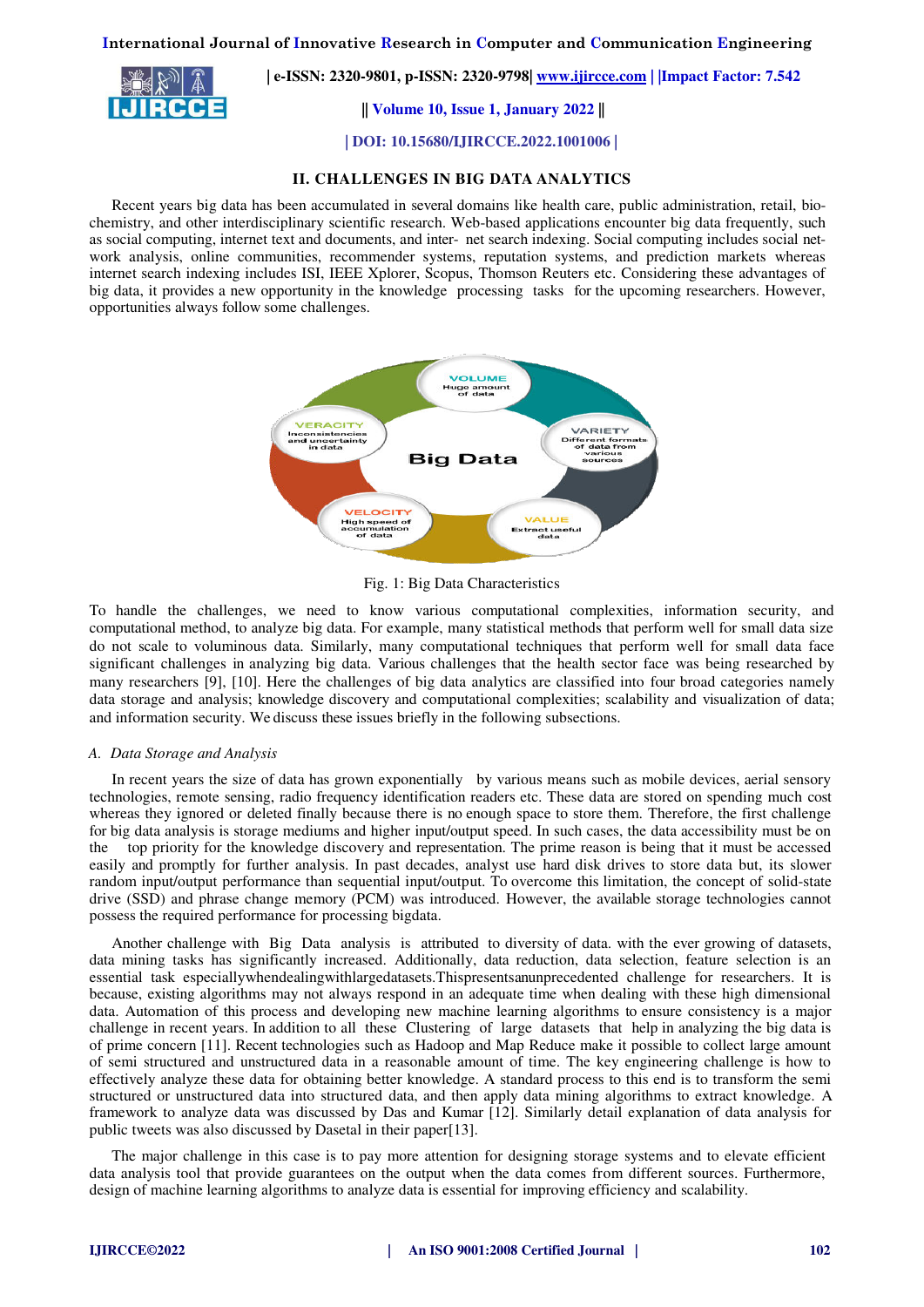IJIRCCE

 **| e-ISSN: 2320-9801, p-ISSN: 2320-9798| [www.ijircce.com](http://www.ijircce.com/) | |Impact Factor: 7.542**

 **|| Volume 10, Issue 1, January 2022 ||**

 **| DOI: 10.15680/IJIRCCE.2022.1001006 |** 

# *B. Knowledge Discovery and Computational Complexities*

Knowledge discovery and representation is a prime issue in big data. It includes a number of sub fields such as authentication, archiving, management, preservation, information retrieval, and representation. There are several tools for knowledge discovery and representation such as fuzzy set [14], rough set [15], soft set [16], near set [17], formal concept analysis [18], principal component analysis [19] etc to name a few. Additionally, many hybridized techniques are also developed to process real life problems. All these techniques are problem dependent. Further some of these techniques may not be suitable for large datasets in a sequential computer. At the same time some of the techniques has good characteristics of scalability over parallel computer. Since the size of big data keeps increasing exponentially, the available tools may not be efficient to process these data for obtaining meaningful information. Data warehouse is mainly responsible to store data that are sourced from operational systems whereas data mart is based on a data warehouse and facilitates analysis.

Analysis of large dataset requires more computational complexities. The major issue is to handle inconsistencies and uncertainty present in the datasets. In general, systematic modeling of the computational complexity is used. It may be difficult to establish a comprehensive mathematical system that is broadly applicable to Big Data. But a domain specific data analytics can be done easily by understanding the complexities. A series of such development could simulate big data analytics for different areas. Much research and survey has been carried out in this direction using machine learning techniques with the least memory requirements. The basic objective in this research is to minimize computational cost processing and complexities [20],[21],[22].However, current big data analysis tools have poor performance in handling computational complexities, uncertainty, and inconsistencies. It leads to a great challenge to develop techniques and technologies that can deal computational complexity, uncertainty, and inconsistencies in a effective manner.

# *C. Scalability and Visualization of Data*

The most important challenge for big data analysis techniques is its scalability and security. In the last decades researchers have paid attention to accelerate data analysis and its speed up processors followed by Moore's Law. For the former, it is necessary to develop sampling, on-line, and multire solution analysis techniques. Incremental techniques have good scalability property in the aspect of big data analysis. As the data size is scaling much faster than CPU speeds, there is a natural dramatic shift in processor technology being embedded with increasing number of cores [23]. This shift in processors leads to the development of parallel computing. Real time applications like navigation, social networks, finance, internet search, timeliness etc. requires parallel computing.

The objective of visualizing data is to present them more adequately using some techniques of graph theory. Graphical visualization provides the link between data with proper interpretation. However, online marketplace like flipchart, amazon, e-bay have millions of users and billions of goods to sold each month. This generates a lot of data. To this end, some company uses a tool Tableau for big data visualization. It has capability to transform large and complex data into intuitive pictures. This help employees of a company to visualize search relevance, monitor latest customer feedback, and their sentiment analysis. However, current big data visualization tools mostly have poor performances in functionalities, scalability, and response in time.

# *D. Information Security*

In big data analysis massive amount of data are correlated, analyzed, and mined for meaningful patterns. All organizations have different policies to safeguard their sensitive information. Preserving sensitive information is a major issue in big data analysis. There is a huge security risk associated with big data [24]. Therefore, information security is becoming a big data analytics problem. Security of big data can be enhanced by using the techniques of authentication, authorization, and encryption. Various security measures that big data applications face is scale of network, variety of different devices, realtime security monitoring, and lack of intrusion system [25], [26]. The security challenge caused by big data has attracted the attention of information security. Therefore, attention has to be given to develop a multi-level security policy model and prevention system. Although much research has been carried out to secure big data [25] but it requires lot of improvement. The major challenge is to develop a multi-level security, privacy preserved data model for bigdata.

# **III. OPEN RESEARCH ISSUES IN BIG DATA ANALYTICS**

Bigdata analytics and datascience are becoming there search focal point in industries and academia. Data science aims at researching big data and knowledge extraction from data. Applications of big data and data science include information science, uncertainty modeling, uncertain data analysis, machine learning, statistical learning, pattern recognition, data warehousing, and signal processing. Effective integration of technologies and analysis will result in predicting the future drift of events. Focus of this section is to discuss open research issues in big data analytics. The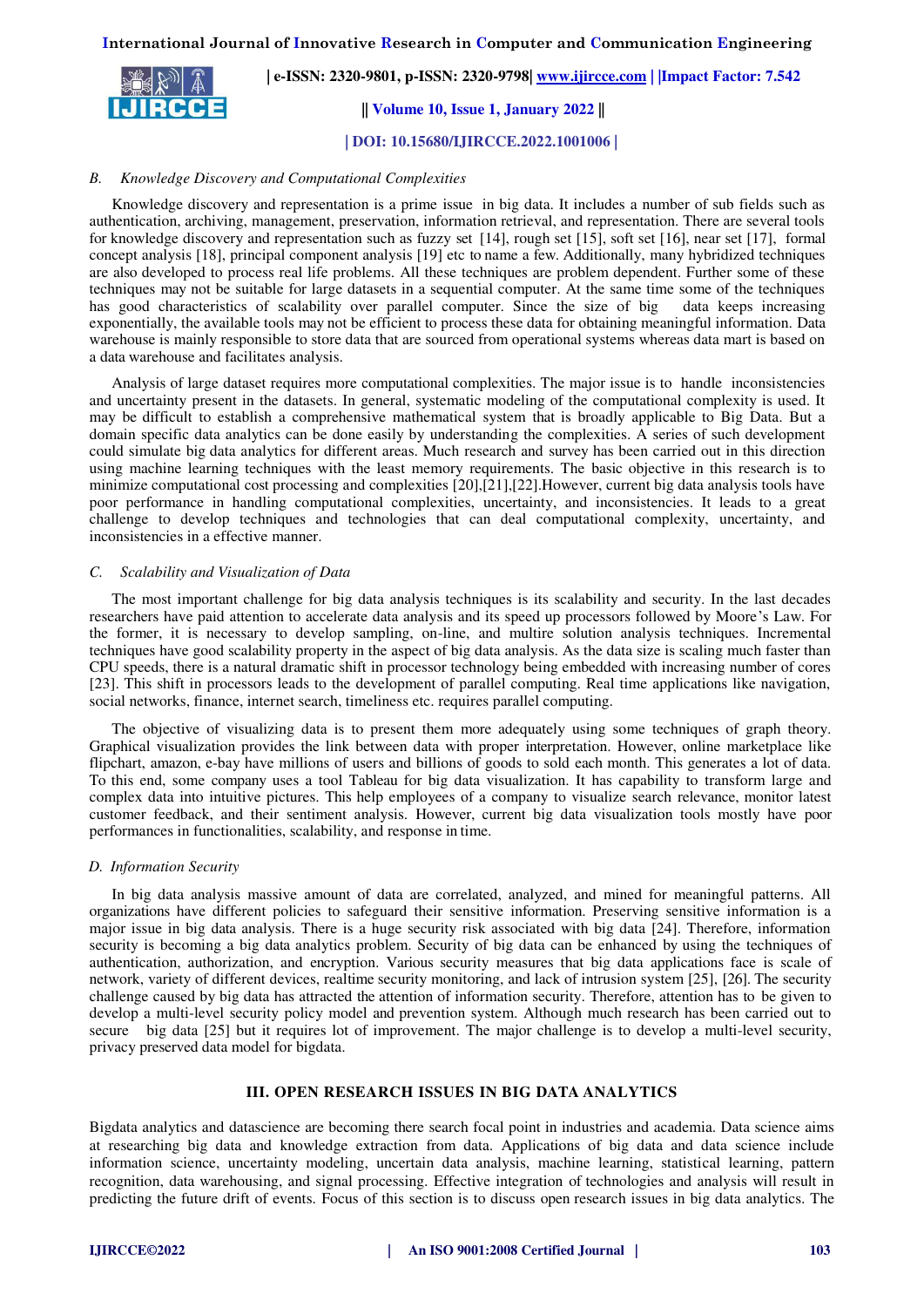

 **| e-ISSN: 2320-9801, p-ISSN: 2320-9798| [www.ijircce.com](http://www.ijircce.com/) | |Impact Factor: 7.542 || Volume 10, Issue 1, January 2022 ||**

 **| DOI: 10.15680/IJIRCCE.2022.1001006 |** 

research issues pertaining to big data analysis are classified into three broad categories namely internet of things (IoT), cloud computing, bio inspired computing, and quantum computing. However, it is not limited to these issues. More research issues related to health care big data can be found in Husing Kuo et al. paper [9].

# *A. IoT for Big Data Analytics*

Internet has restructured global interrelations, the art of businesses, cultural revolutions and an unbelievable number of personal characteristics. Currently, machines are getting in on the act to control innumerable autonomous gadgets via internet and create Internet of Things (IoT). Thus, appliances are becoming the user of the internet, just like humans with the web browsers. Internet of Things is attracting the attention of recent researchers for its most promising opportunities and challenges. It has an imperative economic and societal impact for the future construction of information, network and communication technology. The new regulation of future will be eventually, everything will be connected and intelligently controlled. The concept of IoT is becoming more pertinent to the realistic world due to the development of mobile de- vices, embedded and ubiquitous communication technologies, cloud computing, and data analytics. Moreover, IoT presents challenges in combinations of volume, velocity and variety. In a broader sense, just like the internet, Internet of Things enables the devices to exist inamyria dofplaces and facilitates applications ranging from trivial to the crucial. Conversely, itis still mystifying to understand IoT well, including definitions, content and differences from other similar concepts. Several diversified technologies such as computational intelligence, and big-data can be incorporated together to improve the data management and knowledge discovery of large scale automation applications. Much research in this direction has been carried out by Mishra, Lin and Chang[27], [28].



Fig. 2: IoT Big Data Knowledge Discovery

Knowledge exploration system have originated from theories of human information processing such as frames, rules, tagging, and semantic networks. In general, it consists of four segments such as knowledge acquisition, knowledge base, knowledge dissemination, and knowledge application. In knowledge acquisition phase, knowledge is discovered by using various traditional and computational intelligence techniques. The discovered knowledge is stored in knowledge bases and expert systems are generally designed based on the discovered knowledge. Knowledge dissemination is important for obtaining meaningful information from the knowledge base. Knowledge extraction is a process that searches documents, knowledge within documents as well as knowledge bases. The final phase is to apply discovered knowledge in various applications. It is the ultimate goal of knowledge discovery. The knowledge exploration system is necessarily iterative with the judgement of knowledge application.. For better visualization, knowledge exploration system is depicted in Figure3.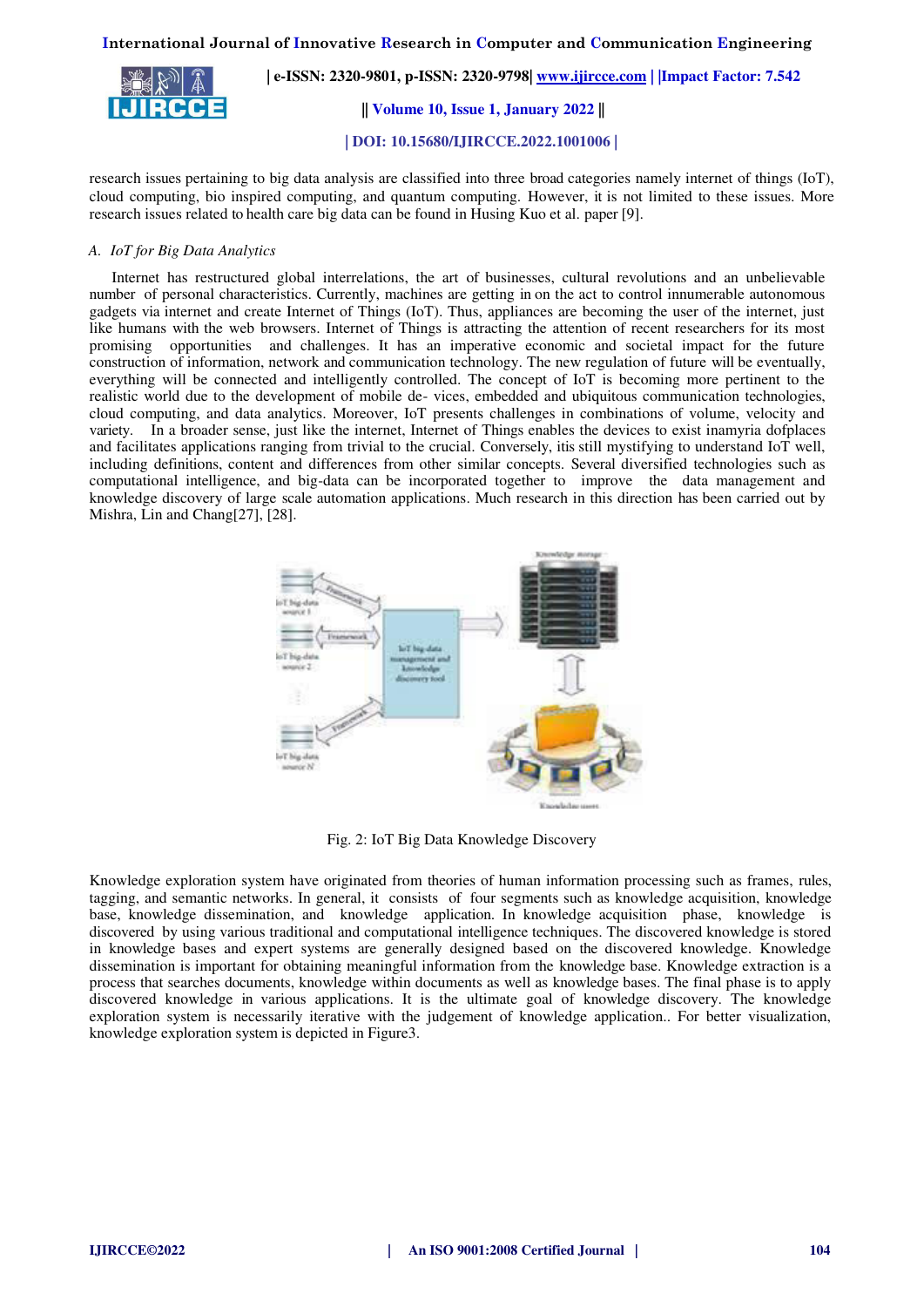**|| Volume 10, Issue 1, January 2022 ||**

 **| e-ISSN: 2320-9801, p-ISSN: 2320-9798| [www.ijircce.com](http://www.ijircce.com/) | |Impact Factor: 7.542**

 **| DOI: 10.15680/IJIRCCE.2022.1001006 |** 



Fig. 3: Knowledge Exploration System

# *B. Cloud Computing for Big Data Analytics*

The development of virtualization technologies have made supercomputing more accessible and affordable. Computing infrastructures that are hidden in virtualization software make systems to behave like a true computer, but with the flexibility of specification details such as number of processors, disk space, memory, and operating system. The use of these virtual computers is known as cloud computing which has been one of the most robust big data technique. Big Data and cloud computing technologies are developed with the importance of developing a scalable and on demand availability of resources and data. Cloud computing harmonize massive data by on- demand access to configurable computing resources through virtualization techniques. The benefits of utilizing the Cloud computing include offering resources when there is a demand and pay only for the resources which is needed to develop the product. Simultaneously, it improves availability and cost reduction. Open challenges and research issues of big data and cloud computing are discussed in detail by many re- searchers which highlights the challenges in data management, data variety and velocity, data storage, data processing, and resource management [29]. So Cloud computing helps in developing a business model for all varieties of applications with infrastructure and tools..

Big data forms a framework for discussing cloud computing options. Depending on special need, user can go to the marketplace and buy infrastructure services from cloud service providers such as Google, Amazon, IBM, software as a service (SaaS) from a whole crew of companies such as NetSuite, Cloud9, Jobscience etc. Another advantage of cloudcomputing is cloud storage which provides a possible way for storing big data. The obvious one is the time and cost that are needed to upload and download big data in the cloud environment. Else, it becomes difficult to control the distribution of computation and the underlying hardware. But, the major issues are privacy concerns relating to the hosting of data on public servers, and the storage of data from human studies. All these issues will take big data and cloud computing to a high level of development.

# *C. Bio-inspired Computing for Big Data Analytics*

Bio-inspired computing is a technique inspired ny nature to address complex real world problems. Biological systems are self organized without a central control. A bio-inspiredcost minimization mechanism search and find the optimal data service solution on considering cost of data management and service maintenance. These techniques are developed by biological molecules such as DNA and proteins to conduct computational calculations involving storing, retrieving, and processing of data. A significant feature of such computing is that it integrates biologically derived materials to perform computational functions and receive intelligent performance. These systems are more suitable for big data applications.

Bio-inspired computing techniques serve as a key role in intelligent data analysis and its application to big data. These algorithms help in performing data mining for large datasets due to its optimization application. The most advantage is its simplicity and their rapid convergence to optimal solution while solving service provision problems. Some applications to this end using bio inspired computing was discussed in detail . From the discussions, we can observe that the bio-inspired computing models provide smarter interactions, inevitable data losses, and help is handling ambiguities. Hence, it is believed that in future bio-inspired computing may help in handling bigdata to a large extent.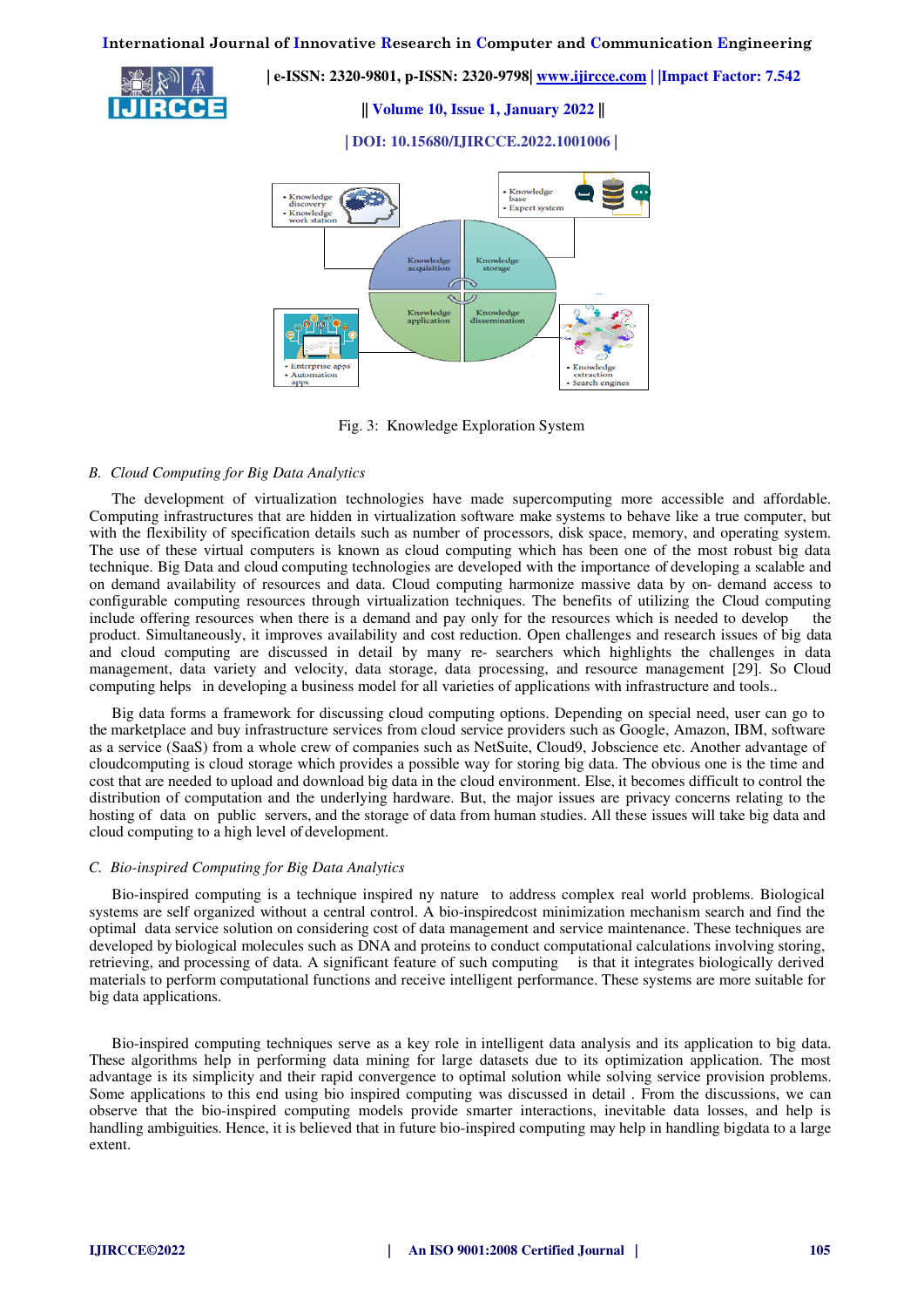**| e-ISSN: 2320-9801, p-ISSN: 2320-9798| [www.ijircce.com](http://www.ijircce.com/) | |Impact Factor: 7.542**

 **|| Volume 10, Issue 1, January 2022 ||**

 **| DOI: 10.15680/IJIRCCE.2022.1001006 |** 

# *D. Quantum Computing for Big Data Analysis*

A quantum computer has memory that is exponentially larger than its physical size and can manipulate an exponential set of inputs simultaneously. This exponential improvement in computer systems might be possible. If a real quantum computer is available now, it could have solved problems that are exceptionally difficult on recent computers, of course today's big data problems. The main technical difficulty in building quantum computer could soon be possible. Quantum computing provides a way to merge the quantum mechanics to process the information. In traditional computer, information is presented by long strings of bits which encode either a zero or a one. On the other hand a quantum computer uses quantum bits or qubits. The difference between qubit and bit is that, a qubit is a quantum system that encodes the zero and the one into two distinguishable quantum states. Therefore,it can be capitalized on the phenomena of superposition and entanglement. It is because qubits behave quantumly. For example, 100 qubits in quantum systems require 2100 complex values to be stored in a classic computer system. It means that many big data problems can be solved much faster by larger scale quantum computers compared with classical computers. Hence it is a challenge for this generation to built a quantum computer and facilitate quantum computing to solve big data problems.

#### **IV. TOOLS FOR BIG DATAPROCESSING**

Large numbers of tools are available to process big data. In this section, we discuss some current techniques for analyzing big data with emphasis on three important emerging tools namely MapReduce, Apache Spark, and Storm. Most of the available tools concentrate on batch processing, stream processing, and interactive analysis. Most batch processing tools are based on the Apache Hadoop infrastructure such as Mahout and Dryad. Stream data applications are mostly used for real time analytic. Some examples of large-scale streaming platform are Strom and Splunk. The interactive analysis process allowsuserstodirectlyinteractinrealtimefortheirownanalysis.These tools help us in developing the big data projects. A fabulous list of big data tools and techniques is also discussed by much researchers [6]. The typical work flow of big data project discussed by Huang et al is highlighted in this section and is depicted in Figure4.



Fig. 4: Workflow of Big Data Project

#### *A. Apache Hadoop and Map Reduce*

The most established software platform for big data anal- ysis is Apache Hadoop and Mapreduce. It consists of hadoop kernel, mapreduce, hadoop distributed file system (HDFS) and apache hive etc. Map reduce is a programming model for processing large datasets is based on divide and conquer method. The divide and conquer method is implemented in two steps such as Map step and Reduce Step. Hadoop works on two kinds of nodes such as master node and worker node. The master node divides the input into smaller sub problems and then distributes them to worker nodes in map step. Thereafter the master node combines the outputs for all the subproblems in reduce step. Moreover, Hadoop and MapReduce works as a powerful software framework for solving big data problems. It is also helpful in fault-tolerant storage and high throughput dataprocessing.

#### *B. Apache Mahout*

Apache mahout aims to provide scalable and commercial machine learning techniques for large scale and intelligent data analysis applications. Core algorithms of mahout including clustering, classification, pattern mining, regression, dimensionality reduction, evolutionary algorithms, and batch based collaborative filtering run on top of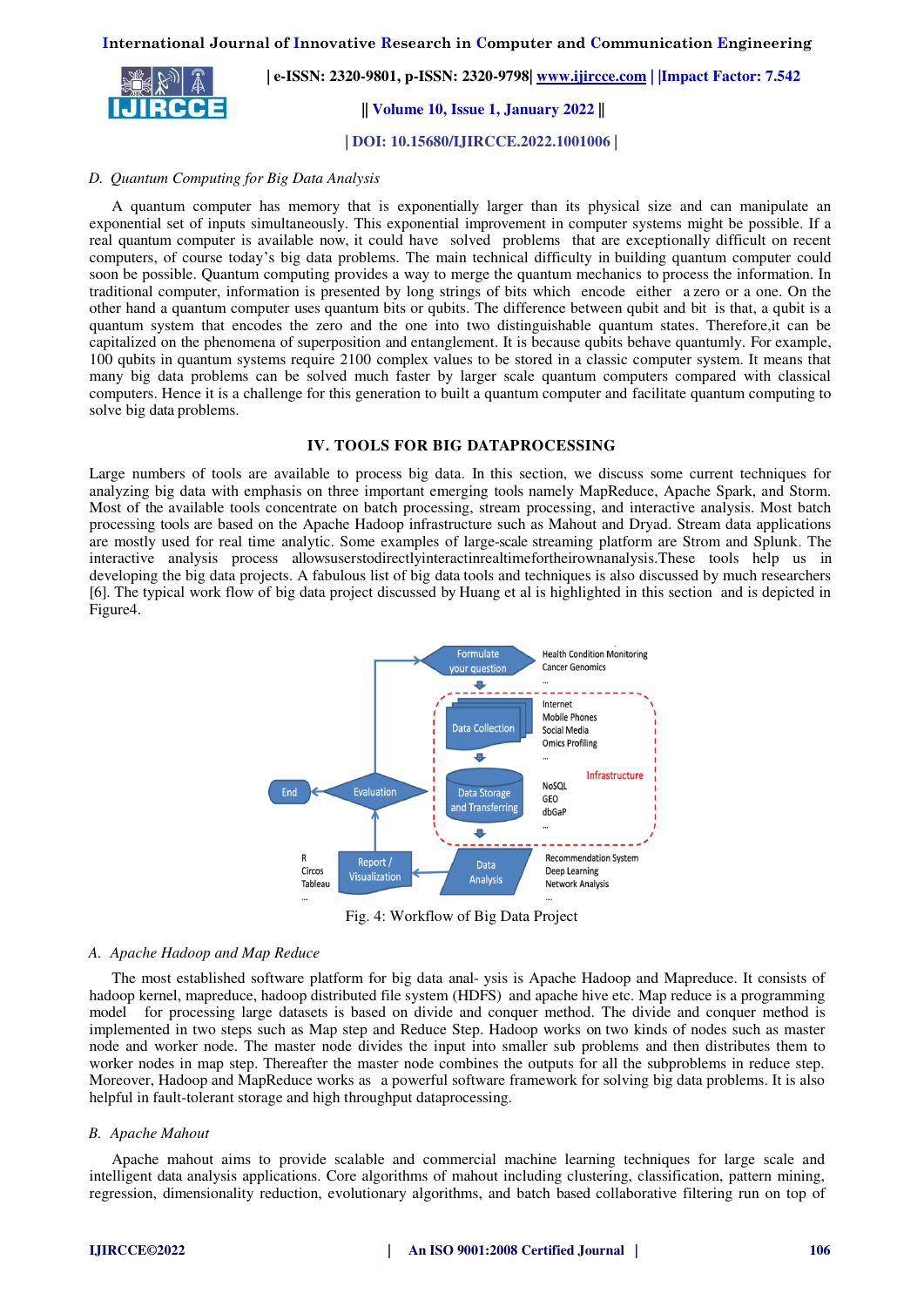

 **| e-ISSN: 2320-9801, p-ISSN: 2320-9798| [www.ijircce.com](http://www.ijircce.com/) | |Impact Factor: 7.542**

 **|| Volume 10, Issue 1, January 2022 ||**

 **| DOI: 10.15680/IJIRCCE.2022.1001006 |** 

Hadoop platform through map reduce framework. The goal of mahout is to build a vibrant, responsive, diverse community to facilitate discussions on the project and potential use cases. The basic objective of Apache mahout is to provide a tool for elleviating big challenges. The different companies those who have implemented scalable machine learning algorithms are Google, IBM, Amazon, Yahoo, Twitter, and Facebook.

# *C. Apache Spark*

Apache spark is an open-source big data processing frame- work built for speed processing, and sophisticated analytics. It is easy to use and was originally developed in 2009 in UC Berkeley'sAMP Lab. It was open sourced in 2010 as an Apache project. Spark lets you quickly write applications in java,Scala, or Python. In addition to map reduce operations, it supports SQL queries, streaming data, machine learning, and graph data processing. Spark runs on top of existing Hadoop distributed file system (HDFS) infrastructure to provide enhanced and additional functionality. Spark consists of components namely driver program, cluster manager and worker nodes. The driver program serves as the starting point of execution of an application on the spark cluster. The cluster manager allocates the resources and the worker nodes to do the data processing in the form of tasks. Each application will have a set of processes called executors that are responsible for executing the tasks. The major advantage is that it provides support for deploying spark applications in an existing Hadoop cluster. Figure 5 depicts the architecture diagram of Apache Spark. The various features of Apache Sparkarelisted below:



Fig. 5: Architecture of Apache Spark

The prime focus of spark includes resilient distributed datasets (RDD), which store data in-memory and provide fault *•* tolerance without replication. It supports iterative computation, improves speed and resource utilization.

The foremost advantage is that in addition to MapReduce, it also supports streaming data, machine learn- ing, and *•* graph algorithms.

Another advantage is that a user can run the application program in different languages such as Java, R, Python, or *•* Scala. This is possible as it comes with higher-level libraries for advanced analytics. These standard libraries increase developer productivity and can be seamlessly combined to create complex work- flows.

Spark helps to run an application in Hadoop cluster, up to 100 times faster in memory, and 10 times faster when *•* running on disk. It is possible because of the reduction in number of read or write operations to disk.

It•is written in scala programming language and runs on java virtual machine (JVM) environment. Additionally, it supports java, python and R for developing applications using Spark.

# *D. Dryad*

It is another popular programming model for implementing parallel and distributed programs for handling large context bases on dataflow graph. It consists of a cluster of computing nodes, and an user use the resources of a computer cluster to run their program in a distributed way. Indeed, a dryad user use thousands of machines, each of them with multiple processors or cores. The major advantage is that users do not need to know anything about concurrent programming. A dryad application runs a computational directed graph that is composed of computational vertices and communication channels. Therefore, dryad provides a large number of functionality including generating of job graph, scheduling of the machines for the available processes, transition failure handling in the cluster, collection of performance metrics, visualizing the job, invoking user defined policies and dynamically updating the job graph in response to these policy decisions without knowing the semantics of the vertices.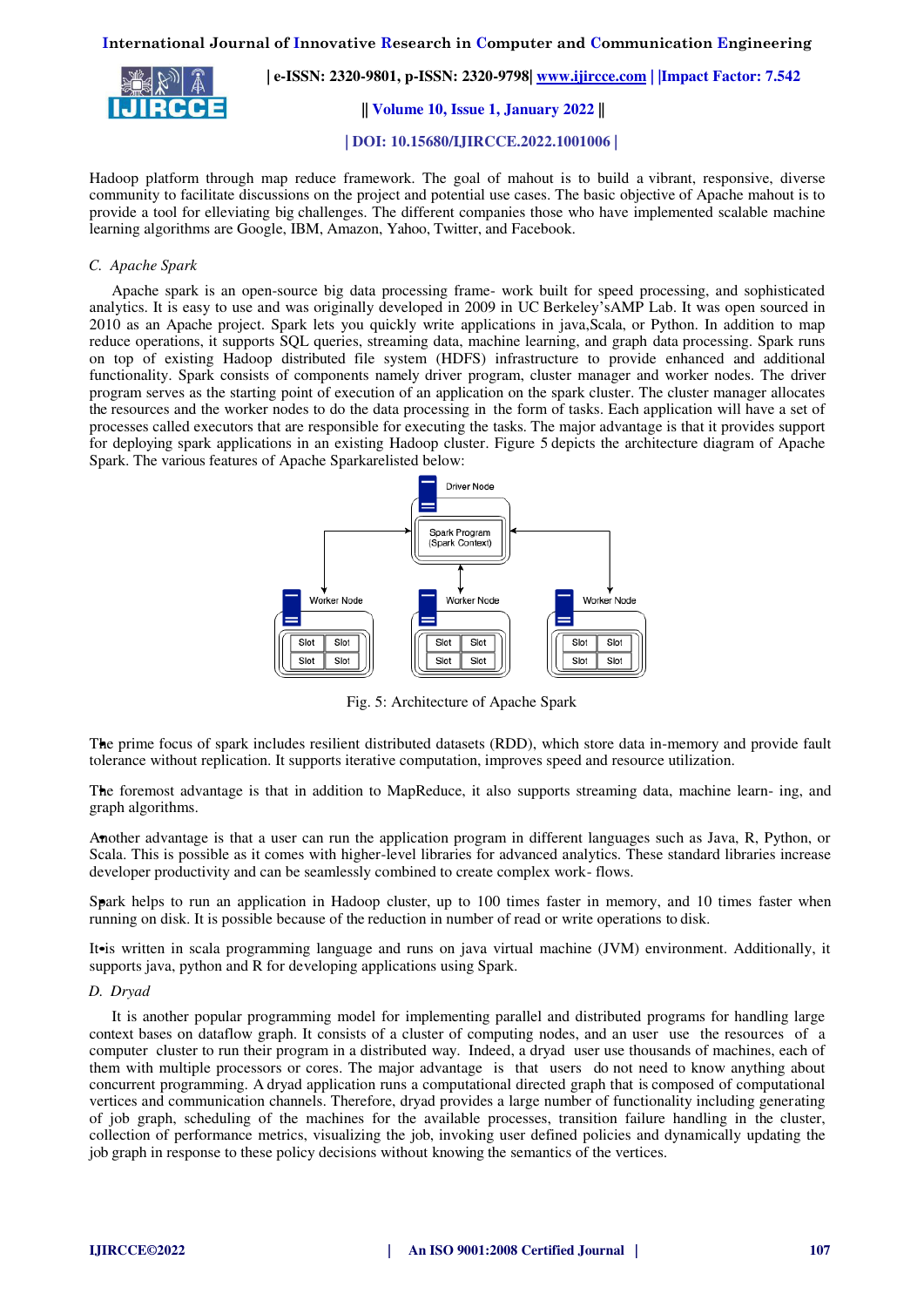**| e-ISSN: 2320-9801, p-ISSN: 2320-9798| [www.ijircce.com](http://www.ijircce.com/) | |Impact Factor: 7.542**

 **|| Volume 10, Issue 1, January 2022 ||**

 **| DOI: 10.15680/IJIRCCE.2022.1001006 |** 

# *E. Storm*

Storm is a distributed and fault tolerant real time computation system for processing large streaming data. It is specially designed for real time processing in contrasts with hadoop which is for batch processing. Additionally, it is also easy to set up and operate, scalable, fault-tolerant to provide competitive performances. The storm cluster is apparently similar to hadoop cluster. On storm cluster users run different topologies for different storm tasks whereas hadoop platform implements map reduce jobs for corresponding applications. There are number of differences between map reduce jobs and topologies. The basic difference is that map reduce job eventually finishes whereas a topology processes messages all the time, or until user terminate it. A storm cluster consists of two kinds of nodes such as master node and worker node. The master node and worker node implement two kinds of roles such as nimbus and supervisor respectively. The two roles have similar functions in accordance with jobtracker and task A`1`tracker of map reduce framework. Nimbus is in charge of distributing code across the storm cluster, scheduling and assigning tasks to worker nodes, and monitoring the whole system. The supervisor complies tasks as assigned to them by nimbus. In addition, it start and terminate the process as necessary based on the instructions of nimbus. The whole computational technology is partitioned and distributed to a number of worker processes and each worker process implements a part of the topology.

# *F. ApacheDrill*

Apache drill is another distributed system for interactive analysis of big data. It has more flexibility to support many types of query languages, data formats, and data sources. It is also specially designed to exploit nested data. Also it has an objective to scale up on 10,000 servers or more and reachesthe capability to process patabytes of data and trillions of records in seconds. Drill use HDFS for storage and map reduce to perform batch analysis.

#### *G. Jaspersoft*

The Jaspersoft package is an open source software that produce reports from database columns. It is a scalable big data analytical platform and has a capability of fast data visualization on popular storage platforms, including MangoDB, Cassandra, Redis etc. One important property of Jaspersoft is that it can quickly explore big data without extraction, transformation, and loading (ETL). In addition to this, it also have an ability to build powerful hypertext markup language (HTML) reports and dashboards interactively and directly from big data store without ETL requirement. These generated reports can be shared with anyone inside or outside user's organization.

#### *H. Splunk*

In recent years a lot of data are generated through machine from business industries. Splunk is a real-time and intelligent platform developed for exploiting machine generated big data. It combines the up-to-the-moment cloud technologies and big data. In turn it helps user to search, monitor, and analyze their machine generated data through web interface. The results are exhibited in an intuitive way such as graphs, reports, and alerts. Splunk is different from other stream processing tools. Its peculiarities include indexing structured, unstructured machine generated data, realtime searching, reporting analytical results, and dashboards. The most important objective of Splunk is to provide metrices for many application, diagnose problems for system and information technology infrastructures, and intelligent support for business operations.

# **IV. SUGGESTIONS FOR FUTUREWORK**

The amount of data collected from various applications all over the world across a wide of fields today is expected to double every two years. It has no utility unless these are analyzed to get useful information. This necessitates the development of techniques which can be used to facilitate big data analysis. The development of powerful computers is a boon to implement these techniques leading to automated systems. The transformation of data into knowledge is by no means an easy task for high performance large-scale data processing, including exploiting parallelism of current and upcoming computer architectures for data mining. Moreover, these data may involve uncertainty in many different forms. Many different models like fuzzy sets, rough sets, soft sets, neural networks, their generalizations and hybrid models obtained by combining two or more of these models have been found to be fruitful in representing data. These models arealso very much fruitful for analysis. More often than not, big data are reduced to include only the important characteristics necessary from a particular study point of view or depending upon the application area. So, reduction techniques have been developed. Often the data collected have missing values. These values need to be generated or the tuples having these missing values are eliminated from the data set before analysis. More importantly, these new challenges may comprise, sometimes even deteriorate, the performance, efficiency and scalability of the dedicated data intensive computing systems. The later approach sometimes leads to loss of information and hence not preferred. This brings up many research issues in the industry and research community in forms of capturing and accessing data effectively. In addition, fast processing while achieving high performance and high throughput, and storing it efficiently for future use is another issue. Further, programming for bigdata analysis is an important challenging issue. Expressing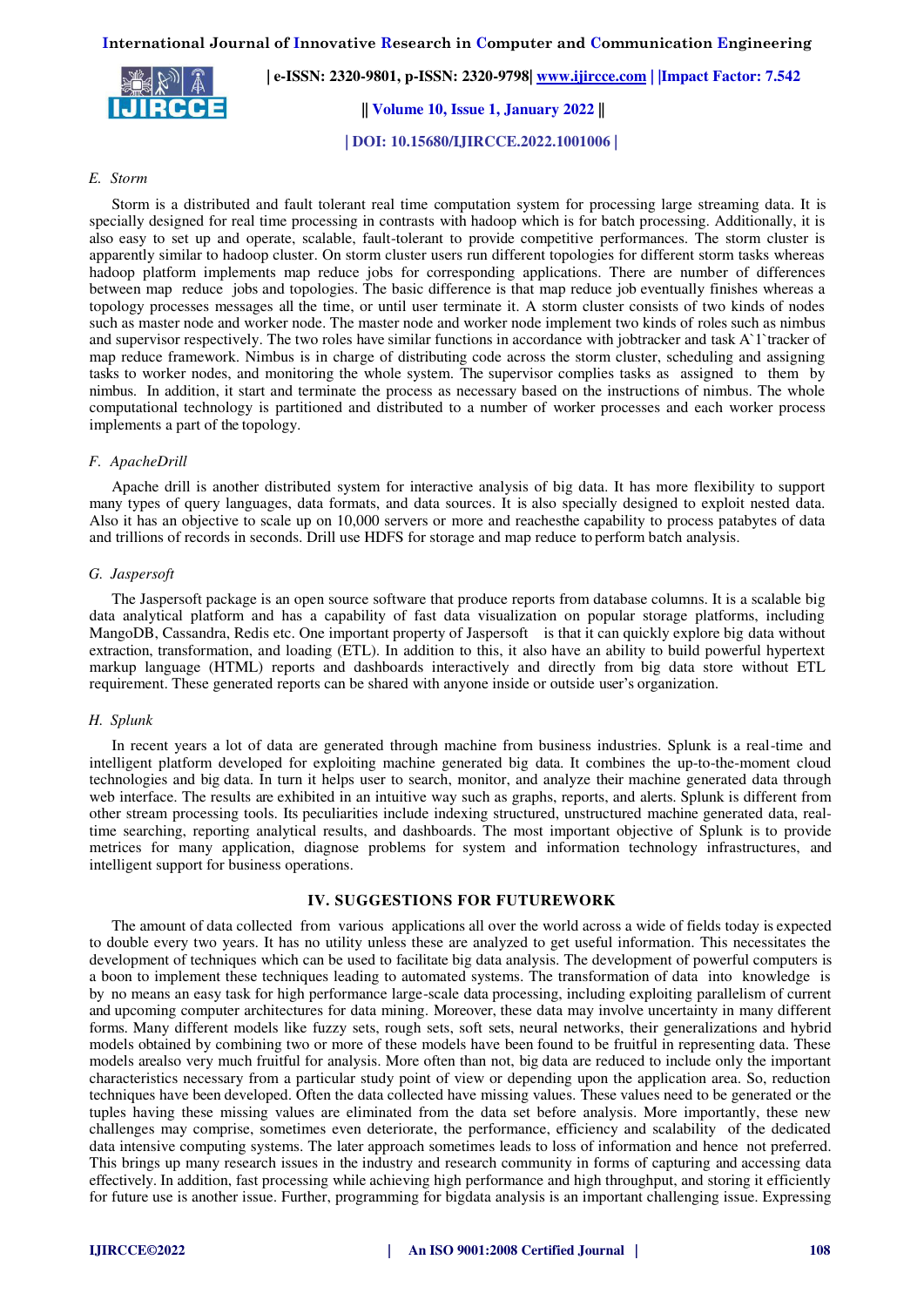

 **| e-ISSN: 2320-9801, p-ISSN: 2320-9798| [www.ijircce.com](http://www.ijircce.com/) | |Impact Factor: 7.542**

 **|| Volume 10, Issue 1, January 2022 ||**

 **| DOI: 10.15680/IJIRCCE.2022.1001006 |** 

data access requirements of applications and designing programming language abstractions to exploit parallel is marean immediate need.

# **V. CONCLUSION**

In recent years data are generated at a dramatic pace. Analyzing these data is challenging for a general man. To this end in this paper, we survey the various research issues, challenges, and tools used to analyze these big data. From this survey, it is understood that every big data platform has its individual focus. Some of them are designed for batch processing whereas some are good at real-time analytic. Each big data platform also has specific functionality. Different techniques used for the analysis include statistical analysis, machine learning, data mining, intelligent analysis, cloud computing, quantum computing, and data stream processing. We belive that in future researchers will pay more attention to these techniques to solve problems of big data effectively and efficiently.

# **REFERENCES**

- 1. M. K.Kakhani, S. Kakhani and S. R.Biradar, *Research issues in big data analytics*, International Journal of Application or Innovation inEngineering&Management,2(8)(2015),pp.228-232.
- 2. Gandomi and M. Haider, *Beyond the hype: Big data concepts, meth- ods, and analytics*, International Journal of Information Management, 35(2) (2015),pp.137-144.
- 3. Lynch, *Big data: How do your data grow?*, Nature, 455 (2008), pp.28-29.
- 4. X. Jin, B. W.Wah, X. Cheng and Y. Wang, *Significance and challenges ofbigdataresearch*,BigDataResearch,2(2)(2015),pp.59-64.
- 5. R. Kitchin, *Big Data, new epistemologies and paradigm shifts*, Big Data Society, 1(1) (2014),pp.1-12.
- 6. C. L. Philip, Q. Chen and C. Y. Zhang, *Data-intensive applications, challenges, techniques and technologies: A survey on big data*, Infor- mation Sciences, 275 (2014),pp.314-347.
- 7. K. Kambatla, G. Kollias, V. Kumar and A. Gram, *Trends in big data analytics*, Journal of Parallel and Distributed Computing, 74(7) (2014), pp.2561-2573.
- 8. S. Del. Rio, V. Lopez, J. M. Bentez and F. Herrera, *On the use of mapreduce for imbalanced big data using random forest*, Information Sciences, 285 (2014),pp.112-137.
- 9. MH. Kuo, T. Sahama, A. W. Kushniruk, E. M. Borycki and D. K. Grunwell, *Health big data analytics: current perspectives, challenges and potential solutions*, International Journal of Big Data Intelligence, 1 (2014),pp.114- 126.
- 10. R. Nambiar, A. Sethi, R. Bhardwaj and R. Vargheese, *A look at challenges and opportunities of big data analytics in healthcare*, IEEE InternationalConferenceonBigData,2013,pp.17-22.
- 11. Z. Huang, *A fast clustering algorithm to cluster very large categorical data sets in data mining*, SIGMOD Workshop on Research Issues on DataMiningandKnowledgeDiscovery,1997.
- 12. S. Y. N, R. Motupalli, K. Jamal and C. Suresh, "*An Automated Rescue and Service System with Route Deviation using IoT and Blockchain Technologies,*" *2021 IEEE Mysore Sub Section International Conference (MysuruCon)*,2021,pp.582-586,doi:10.1109/MysuruCon52639.2021.9641574.
- 13. T. K. Das, D. P. Acharjya and M. R. Patra, *Opinion mining about a product by analyzing public tweets in twitter*, International Conference onComputerCommunication,andInformatics,2014.
- 14. Potluri T., Jahnavi S., Motupalli R. (2021) Mobilenet *V2-FCD: Fake Currency Note Detection*. In: Luhach A.K., Jat D.S., Bin Ghazali K.H., Gao XZ., Lingras P. (eds) Advanced Informatics for Computing Research. ICAICR 2020. Communications in Computer and Information Science, vol 1393. Springer, Singapore. https://doi.org/10.1007/978-981-16-3660-8\_26.
- 15. Z. Pawlak, *Rough sets*, International Journal of Computer Information Science, 11 (1982),pp.341-356.
- 16. Molodtsov, *Soft set theory first results*, Computers and Mathe- maticswithAplications,37(4/5)(1999),pp.19-31.
- 17. F.Peters, *Near sets. General theory about nearness of objects*, AppliedMathematicalSciences,1(53)(2007),pp.2609- 2629.
- 18. Suresh C., Ravikanth M., Srivani B., Satish T. (2021) *Cognitive IoT-Based Smart Fitness Diagnosis and Recommendation System Using a Three-Dimensional CNN with Hierarchical Particle Swarm Optimization*. In: Gupta D., Hugo C. de Albuquerque V., Khanna A., Mehta P.L. (eds) Smart Sensors for Industrial Internet of Things. Internet of Things (Technology, Communications and Computing). Springer, Cham. https://doi.org/10.1007/978-3-030-52624-5\_10.
- 19. T.Jolliffe, *Principal Component Analysis*, Springer, New York,2002.
- 20. O. Y. Al-Jarrah, P. D. Yoo, S. Muhaidat, G. K. Karagiannidisand
- 21. Taha, *Efficient machine learning for big data: A review*, Big Data Research, 2(3) (2015), pp.87-93.
- 22. Changwon. Y, Luis. Ramirez and Juan. Liuzzi,*Bigdataanalysis using modern statistical and machine learning*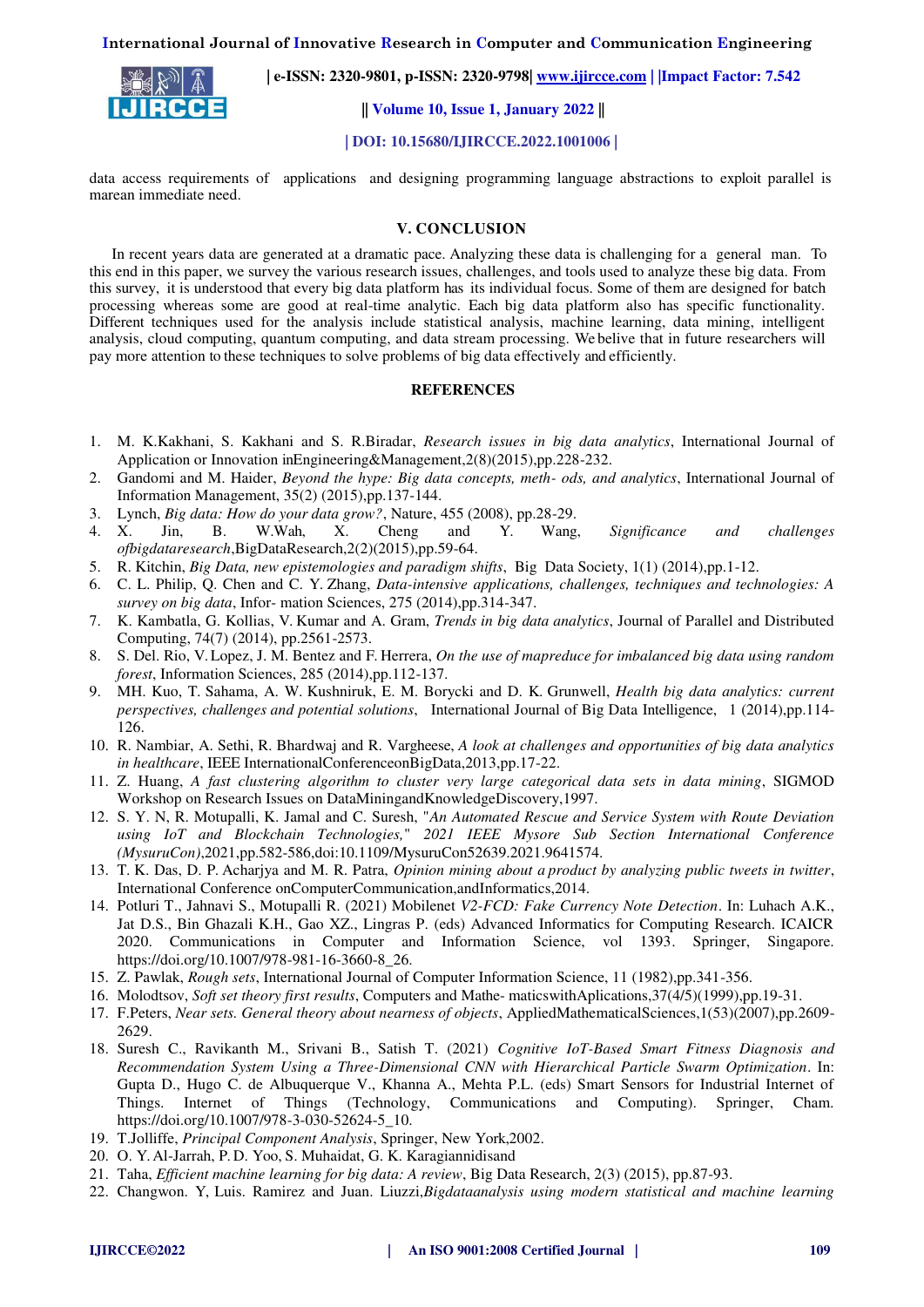

 **| e-ISSN: 2320-9801, p-ISSN: 2320-9798| [www.ijircce.com](http://www.ijircce.com/) | |Impact Factor: 7.542**

 **|| Volume 10, Issue 1, January 2022 ||**

 **| DOI: 10.15680/IJIRCCE.2022.1001006 |** 

*methods in medicine*, InternationalNeurourologyJournal,18(2014),pp.50-57.

- 23. P. Singh and B. Suri, *Quality assessment of data using statistical and machinelearningmethods*.L.C.Jain,H.S.Behera, J.K.Mandaland
- 24. P.Mohapatra (eds.), Computational Intelligence in Data Mining, 2 (2014), pp. 89-97.
- 25. Motupalli, Ravi Kanth, and O. Naga Raju. "*Integration of SQL Modelling and Graph Representations to Disaggregated Human Activity Data for Effective Knowledge Extraction.*" *Psychology and Education Journal* 57.8 (2020): 975-984..
- 26. H. Zhu, Z. Xu and Y. Huang, *Research on the security technology of big data information*, International Conference on Information Technology and Management Innovation, 2015,pp.1041-1044.
- 27. Z. Hongjun, H. Wenning, H. Dengchao and M. Yuxing, *Survey of research on information security in big data*, Congresso da sociedada Brasileira de Computacao, 2014,pp.1-6.
- 28. Merelli, H. Perez-sanchez, S. Gesing and D. D.Agostino, *Managing, analysing, and integrating big data in medical bioinformatics: open problems and future perspectives*, BioMed Research International, 2014, (2014),pp.1-13.
- 29. N. Mishra, C. Lin and H. Chang, *A cognitive adopted framework for iot big data management and knowledge discovery prospective*, International Journal of Distributed Sensor Networks, 2015, (2015), pp. 1-13
- 30. X. Y.Chen and Z. G.Jin, *Research on key technology and applications forinternetofthings*,PhysicsProcedia,33,(2012),pp.561-566.
- 31. M.D.Assuno,R.N.Calheiros,S.Bianchi,M.a.S.NettoandR.Buyya, *Big data computing and clouds: Trends and future directions*, Journal ofParallelandDistributedComputing,79(2015),pp.3-15.